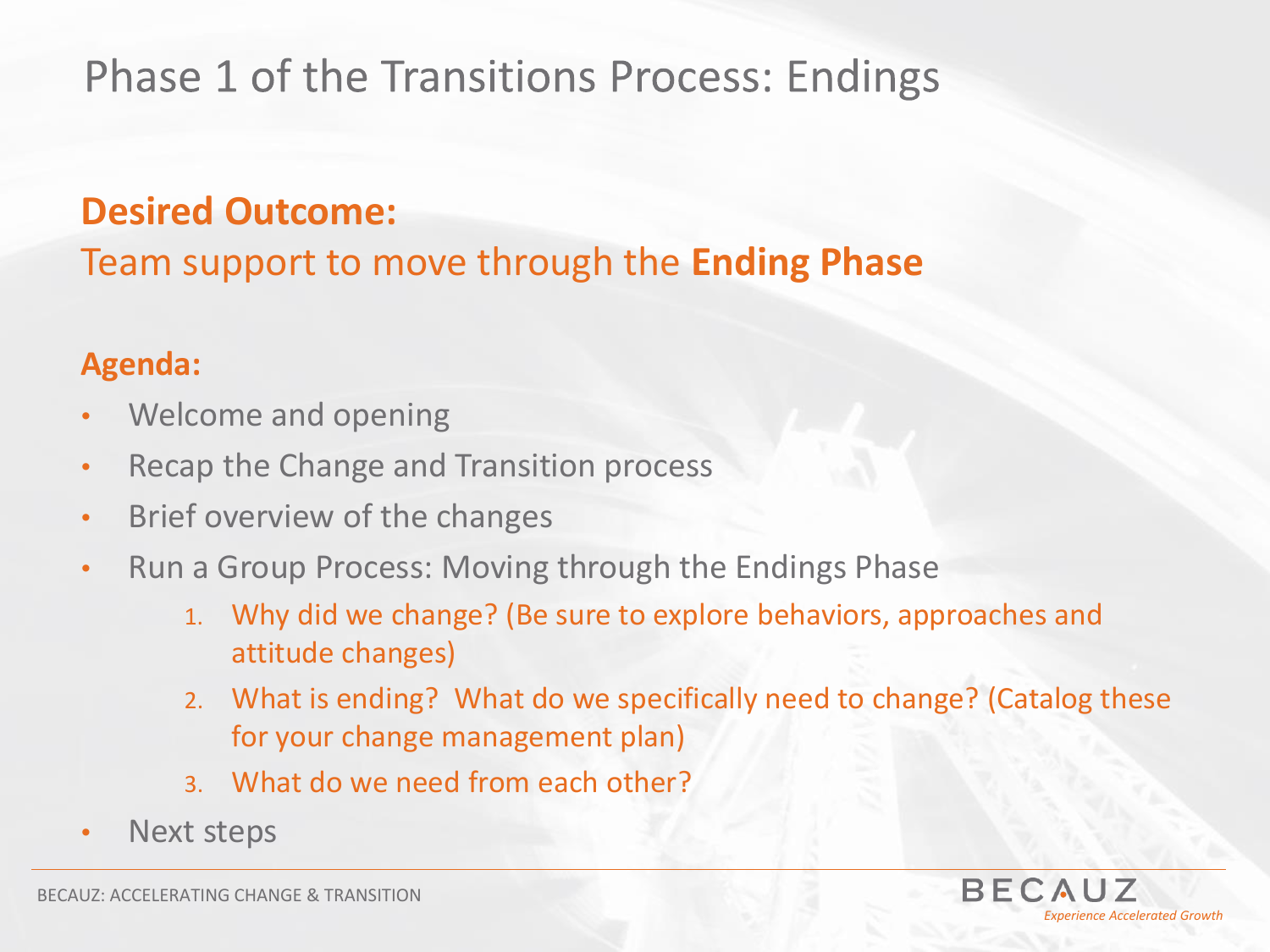# **Phase 2 of the Transitions Process: Neutral Zone**

### **Desired Outcome:**

Team support to move through the **Neutral Zone**

#### **Agenda:**

- Welcome and opening
- Recap the Change and Transition process
- Brief overview of the upcoming changes
- Run a Group Process: Moving through the Neutral Zone
	- 1. What do we need to make sense of all this?
	- 2. What happens know? (who/what/when/how momentum and quick wins)
	- 3. Where does everyone fit now?
- Next steps

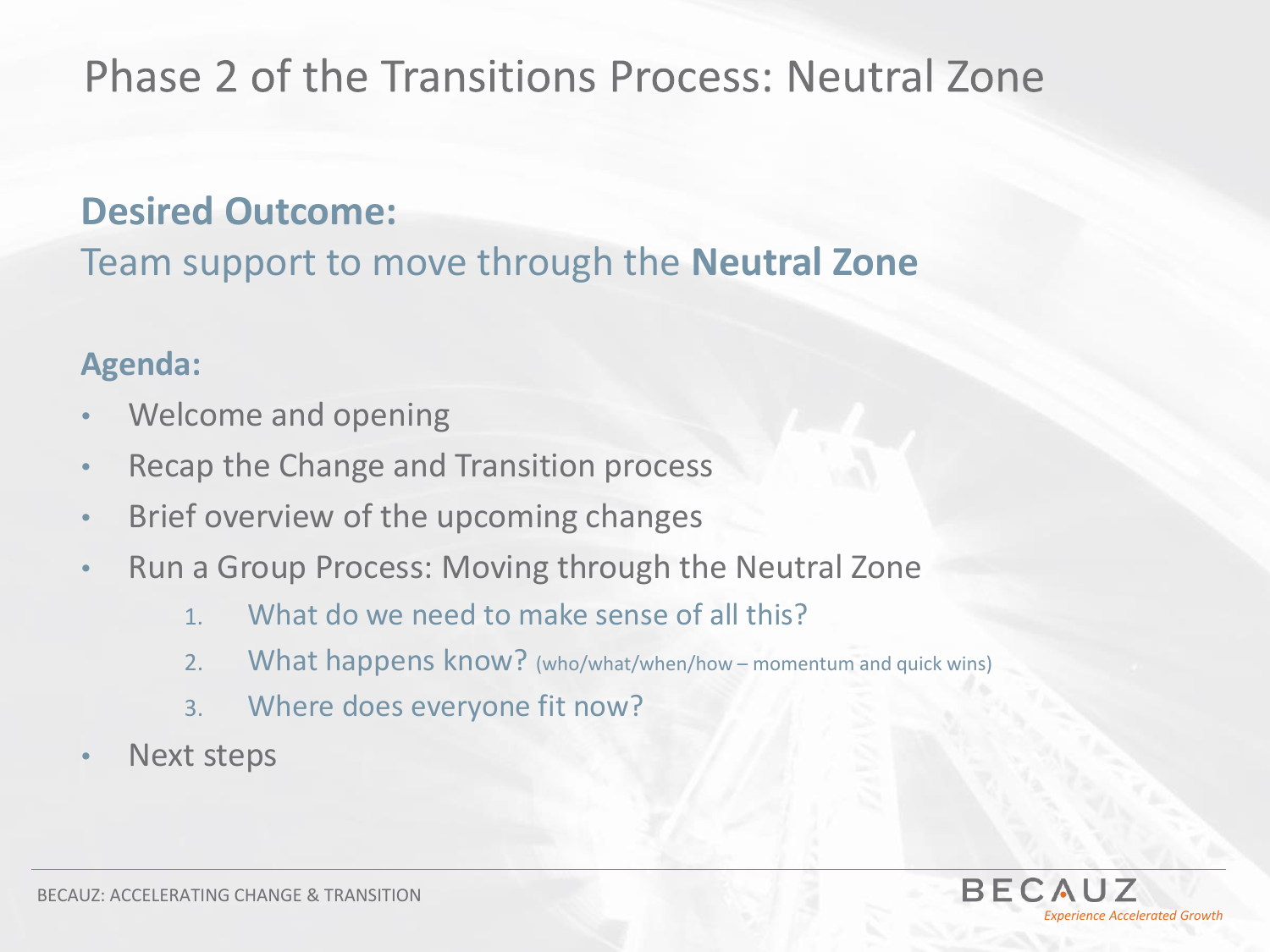## **Phase 3 of the Transitions Process: Beginnings**

### **Desired Outcome:**

Team support to move into the **New Beginnings Phase**

#### **Agenda:**

- Welcome and opening
- Recap the Change and Transition process
- Brief overview of the upcoming changes
- Run a Group Process: Moving into the New Beginnings phase
	- 1. What is emerging for us now?
	- 2. What opportunities open up for us now?
	- 3. How could we do this?
- Next steps